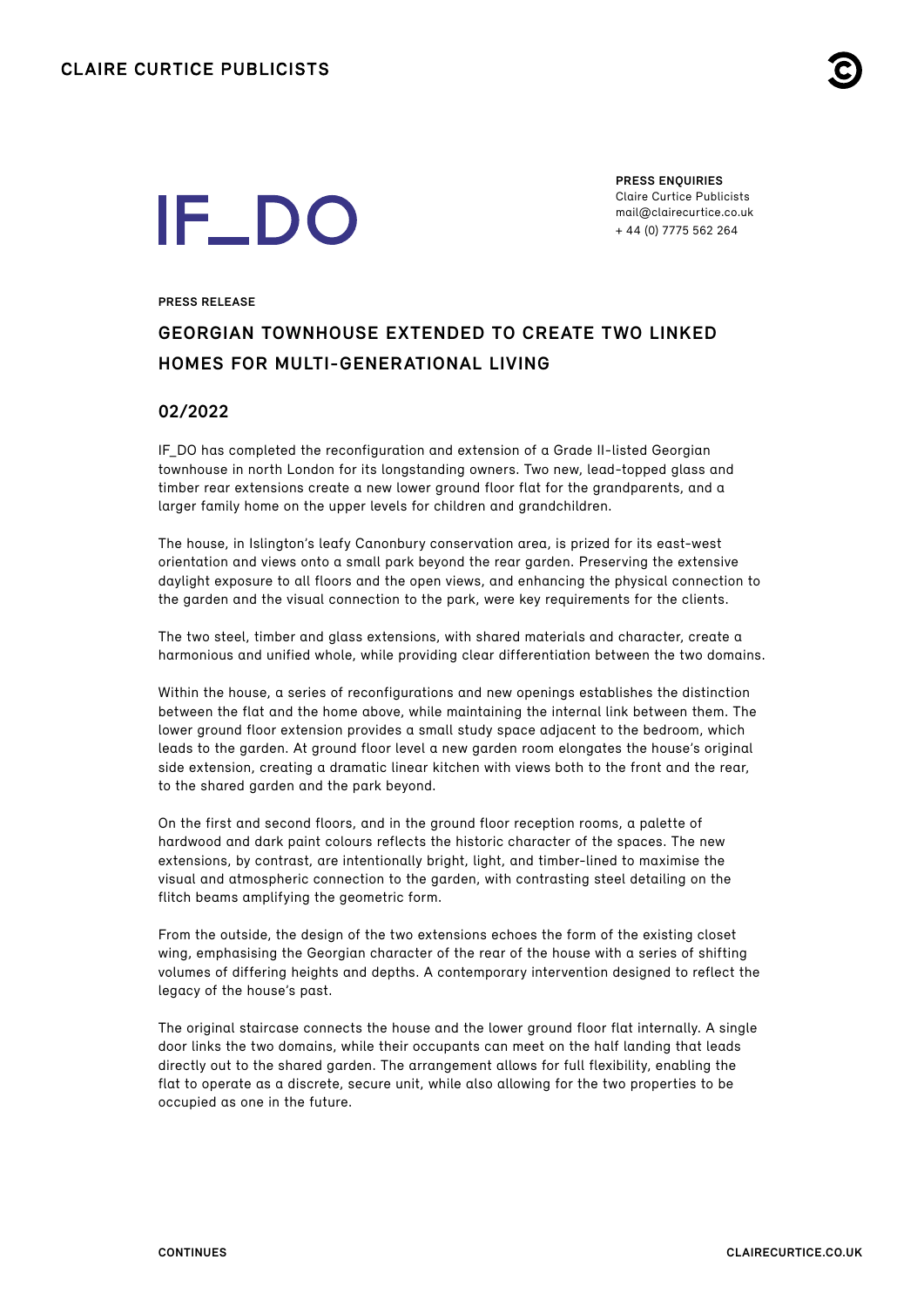#### Al Scott, Co-founder, IF\_DO, said:

"This project came at a moment of transition for our clients, with the arrival of a new generation, and the need to adapt to the ageing grandparents' changing requirements. The challenge was to convert a house that had been a single-family home for many years, to create two separate but interconnected homes for the different generations.

Because the fabric of the house had been relatively untouched, we wanted to intervene in a way that subtly enhanced its Georgian character, particularly through the language of the original closet wing. These provided the solution to the challenge of the brief: the two new extensions providing separate garden rooms for the two domains, while the original outrigger provides the moment of connection between the two."

#### **Press enquiries:**

Claire Curtice Publicists + 44 (0) 7775 562 264 [mail@clairecurtice.co.uk](mailto:mail@clairecurtice.co.uk?subject=IF_DO - Canonbury House)

#### **FACTS AND CREDITS**

**Final construction cost:**  $f477,000$ **Client:** Private **Architect:** IF\_DO **Project architect:** William Gotellier **Building contractor:** ASB Group Ltd **Structural engineer:** Corbett & Tasker **Quantity surveyor:** PT Projects **Photographs:** © Gautier Houba

**Gross internal floor area:** 300m² total: flat 75m², house 225m² **Design team:** Al Scott, Thomas Bryans, Sarah Castle, William Gotellier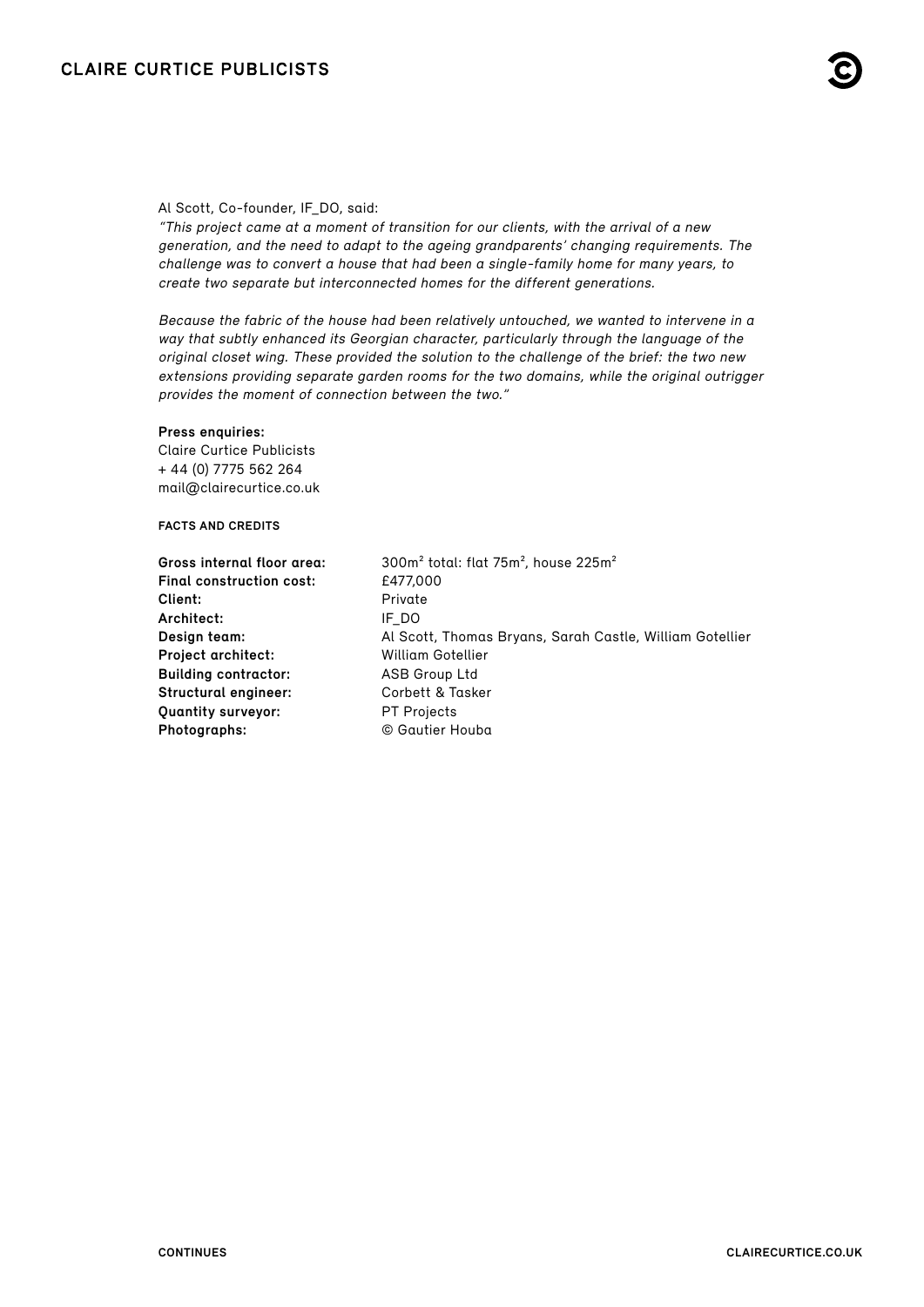#### **IF\_DO**

Established in 2014 by Al Scott, Sarah Castle and Thomas Bryans, IF\_DO is a young architecture practice dedicated to creating projects with a positive impact on users, the environment and the surrounding community.

IF\_DO works on projects of all scales, from interiors and one-off houses to strategic planning and masterplans. Built works include: Granby Space creative work hub in Waterloo for Meanwhile Space CIC (2016); 'After Image', the multi award-winning London Festival of Architecture Dulwich Pavilion, a temporary events pavilion in the grounds of the Dulwich Picture Gallery (2017); St Teresa's School Sixth Form Centre, Effingham, Surrey (2018); and the practice's first new-build house, Thorpeness Beach House in Suffolk (2021).

Current projects include: The Hithe, business incubator workspace in Rotherhithe; the retrofit of The Observer Building, a former printworks in Hastings, into a new mixed-use community facility; The Yard, a new community enterprise hub with a café, community event space, and low cost workspace in Bruce Grove, Tottenham; and The Space, a new-build community centre in Enfield commissioned by the Methodist Church.

Informed by research, the practice was founded on the principles that we should ask questions and take action, always seeking to deliver broader social and environmental benefits through design and working closely with clients to make their projects do more.

The three founders met while studying architecture at the University of Edinburgh. They are committed to campaigning for greater diversity in the profession through their work with Urbanistas, Part W, Architecture LGBT+, and the Social Mobility Foundation.

**[www.ifdo.co](https://www.ifdo.co)**